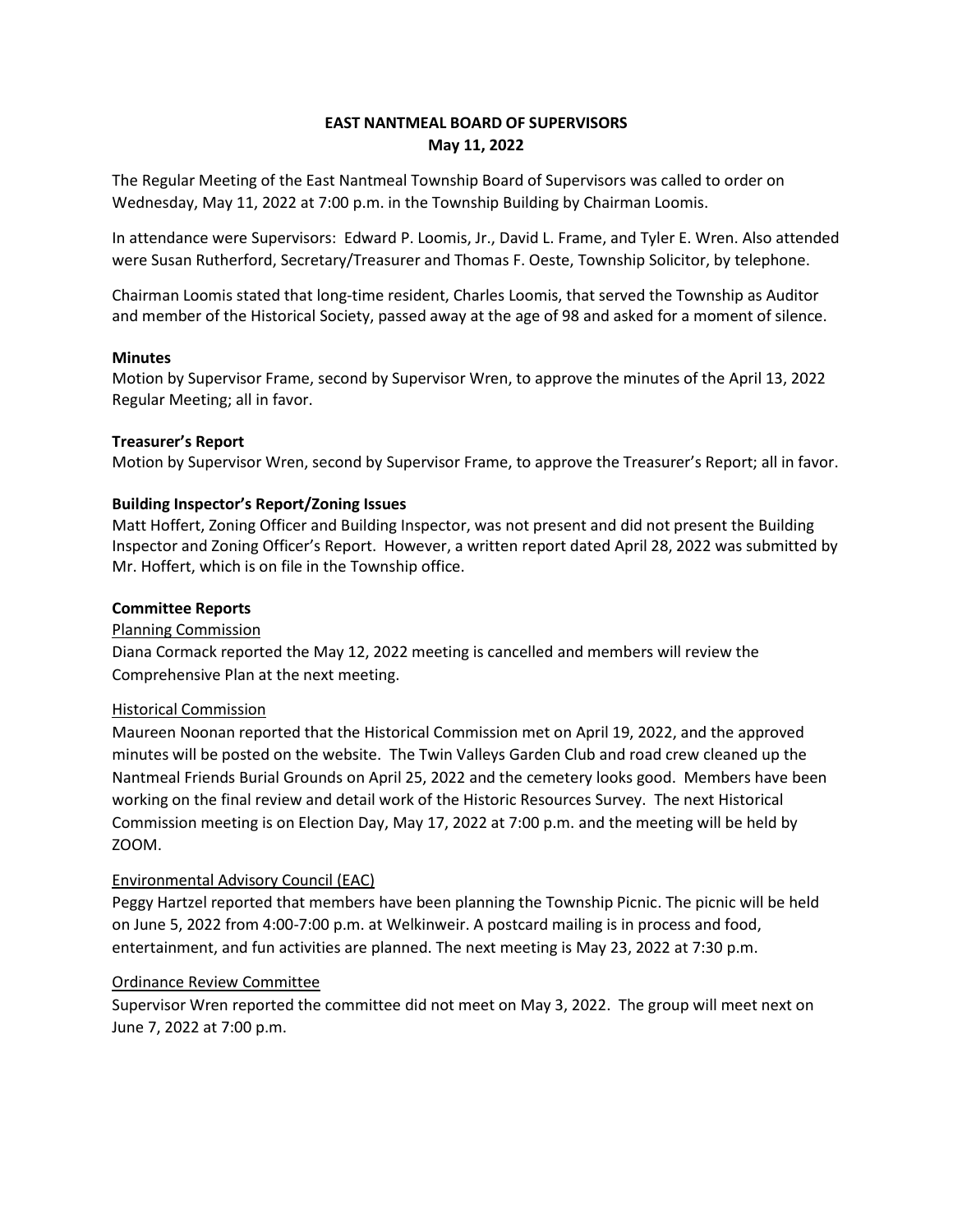# **Public Meeting Announcements**

- 1. Planning Commission May 12, 2022 @ 7:30 p.m. CANCELLED
- 2. Primary Election May 17, 2022 @ 7:00 a.m. 8:00 p.m.
- 3. Historical Commission May 17, 2022 @ 7:00 p.m. by ZOOM
- 4. Environmental Advisory Council May 23, 2022 @ 7:30 p.m.
- 5. Memorial Day May 30, 2022 OFFICE CLOSED
- 6. Ordinance Review Committee June 7, 2022 @ 7:00 p.m.
- 7. Board of Supervisors June 8, 2022 @ 7:00 p.m.

# **Subdivisions/Land Development in Review**

Chester Springs Investments, LLC **–** 3121 Horseshoe Trail – Board Meeting to Act June 8, 2022 The Zoning Hearing Board Hearing met May 10, 2022, and the Hearing was continued to June 13, 2022 at 7:00 p.m. The Township Secretary will request a 90-day time extension.

AP Development Group – 245 Mansion Road Minor Subdivision Final Plan – Board Meeting to Act June 8, 2022

The Township Secretary will request a 90-day time extension.

# **Correspondence**

None

# **Old Business**

None

# **New Business**

Open 2022 Road Project Bids

# **CONTRACT #1 – Overlay**

| <b>Bidder</b>        | <b>Description</b>        | <b>Unit Price</b> | <b>Total Bid</b> |
|----------------------|---------------------------|-------------------|------------------|
| The H&K Group        | Mill Edges (100 SY)       | \$35.00           | \$3,500.00       |
| The H&K Group        | Haul and Place (7,040 SY) | \$6.00            | \$42,250.00      |
|                      |                           | <b>TOTAL</b>      | \$45,740.00      |
| Long's Asphalt, Inc. | Mill Edges (100 SY)       | \$20.15           | \$2,015.00       |
| Long's Asphalt, Inc. | Haul and Place (7,040 SY) | \$4.70            | \$33,088.00      |
|                      |                           | <b>TOTAL</b>      | \$35,103.00      |

#### **CONTRACT #2 – Oil & Chip**

| <b>Bidder</b>       | <b>Description</b>                 | <b>Unit Price</b> | <b>Total Bid</b> |
|---------------------|------------------------------------|-------------------|------------------|
| Asphalt Industries  | BSC Double Application (28,981 SY) | S 4.15            | \$120,271.15     |
| Martin Paving, Inc. | BSC Double Application (28,981 SY) | S 3.86            | \$111,866.66     |